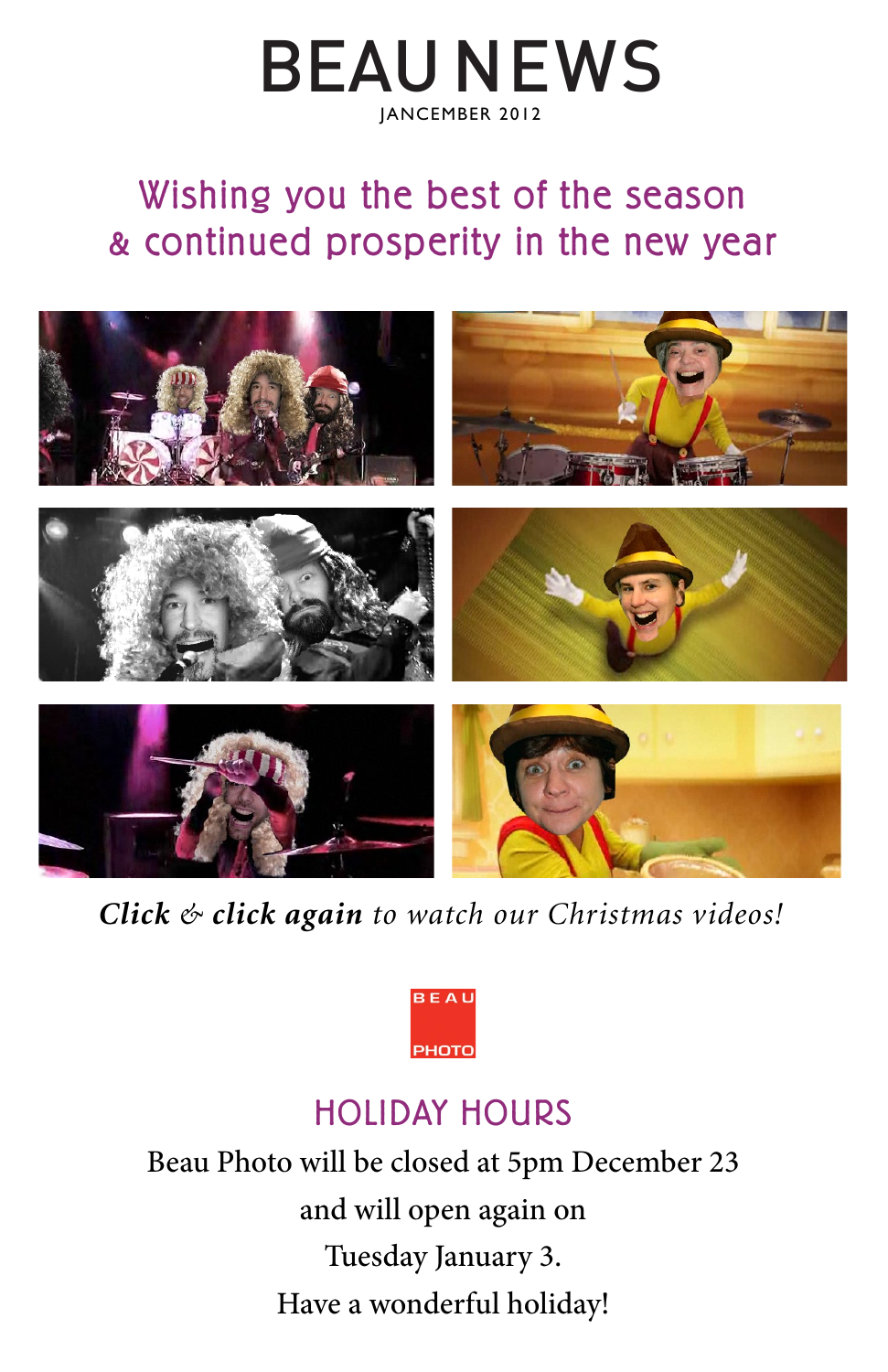## DIGITAL

MIKE M.

## *BOXING DAY SPECIALS*

### *IN JANUARY!*

Sad to let go of Christmas and all the presents? *Have no fear* – we will still be running some BOXING DAY specials during the first week of January during our **2012 WEEK ONE** sale! Featured from our digital dept. will be LEXAR, NIKON, CANON, PANASONIC LUMIX and X-RITE. Details will follow on the **Beau Photo blog**. In fact, you should make a point of signing up, if you haven't done so already, since we will be running a great prize draw for any new e-mail or Google account registrations to our blog! See Carol's write-up elsewhere in this newsletter for details.

 Although we will be shut down between Christmas and New Year, watch for blog postings to appear that will outline our 2012 WEEK ONE specials!

## *REVIEW: LOWEPRO CL ASSIFIED SL I N G 1 8 0 AW*

Yes, believe it or not, this is a non-digital review! I ordered myself one of these CLASSIFIED SLING 180 bags, more



or less sight unseen, based on looking at the larger 220 version we have in stock here at Beau and based on a few brief Internet reviews I read. Even though my continual quest for the "perfect" camera bag means I already own way too many, I still thought it was worth trying this one out, and I'm glad I did!

*This will be a condensed article*, *for the full review, see my blog entry here*:

http://beauphoto.blogspot.com/2011/12/review-lowepro-classified-sling-180-aw.html

 My primary reason for ordering this bag was that I wanted an efficient way of carrying my Micro-Four-Thirds camera gear, plus my 13.3" MacBook Air laptop. I wanted a sling bag for easy gear access and for being out of the way and on my back, providing a more stable carrying mode when hiking and climbing around. I have a few shoulder bags I like, but they can swing around and upset my balance and since I am hiking in some pretty dangerous places at times where a single misstep could be my last, a stable back mounted pack is very important. Also, the bag had to zip shut and have an all-weather cover, plus have space for a few additional items, such as a GPS, wallet + keys, portable hard drive etc.

 On all counts, this bag has delivered, in the short time I've had it. It is the absolute perfect size for carrying my Panasonic GH2 body, six different lenses as well as my Fuji X100. The padded laptop slot is on the outside of the bag, and not up against my back, so I don't have to worry about the thin LCD panel on my MacBook Air being squeezed up against my back when the bag is full of gear. It provides easy access to all my equipment when slung around the front, so I can easily change lenses in wet, muddy or sandy conditions without removing a backpack and putting it on the ground. It is light, yet has a semi-rigid shell, so the bag can be used as a lens changing "shelf" when slung around front. It also has an all-weather cover and a small tripod attachment, suitable for a large GorillaPod or a small carbon-fibre tripod, like a Gitzo Traveler.

 My only complaint is a lack of external attachment points, for small accessory pouches and the like, and some people might find that a single load-bearing strap is not comfortable enough when carrying a heavier load. Otherwise,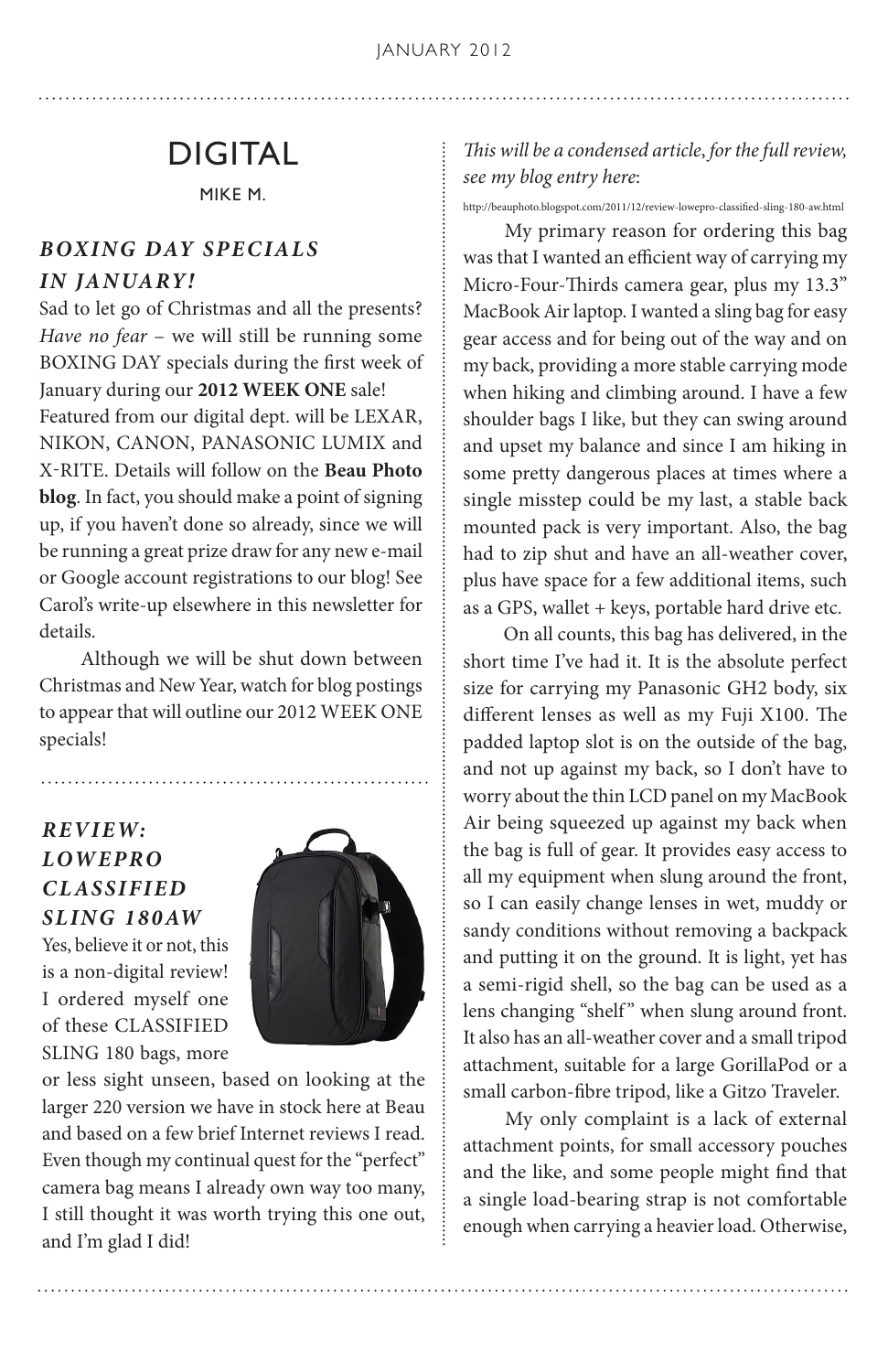I highly recommend you have a close look at this unassuming looking bag if you are using a compact camera system or small DSLR!

## *CANON INSTANT REBATES EXTENDED!*

It'll be like having another Christmas in January! All of CANON's rebates on **'L' lenses**, the **5D Mark II** and **7D bodies** and more are continuing on through **January 31st**. If you didn't manage to take advantage of the rebates in 2011, then get yourself a late Christmas present in January! Please watch our blog for details.

## PRO SALES KEN S.

#### *BEAU PHOTO BLOG*

Well, finally the USED AND CONSIGNMENT items are now up on the BEAU PHOTO BLOG! Okay it took awhile, but I only have 2 hands!!!! and it was very cold, and my bus was late, and... my dog ate my list of cameras and ....and ...and you will love all the great photos and new/used items. We also now have a CLEARANCE section where we will be selling items at near cost or below cost, some even way below cost! Check the blog regularly for great deals. I will do my best to keep it up to date and add new items as they come available. Here is the link:

http://beauphoto.blogspot.com/search/label/Used%20Equipment

#### *LATE BOXING DAY*

Don't spend all your shekels on the boxing day blitzes. Keep a few for the great deals that will start **January 3rd**. In conjunction we will be running specials for students returning from their winter break. Also this will be a good way to get what you want if you ended up on Santa's naughty list.

### *LIGHTING EQUIPMENT SALE*

Shine a light on these dark winter days! All USED AND CONSIGNMENT lighting equipment is on special. Take an additional **10% OFF** these great prices!

### *DYNALITE JANUARY SPECIALS*

Don't want to buy a used lighting kit? Well maybe you will want to buy a shiny new Dynalite Kit or head. All in store Dynalite kits, heads and accessories are on sale for the month of January. Come by and check them out!



### *PO CKET WIZ ARD PLUS II SALE*

*So simple, so advanced*. The POCKETWIZARD PLUS II transceiver is beautiful in its simplicity. The PLUS II is an autosensing transceiver

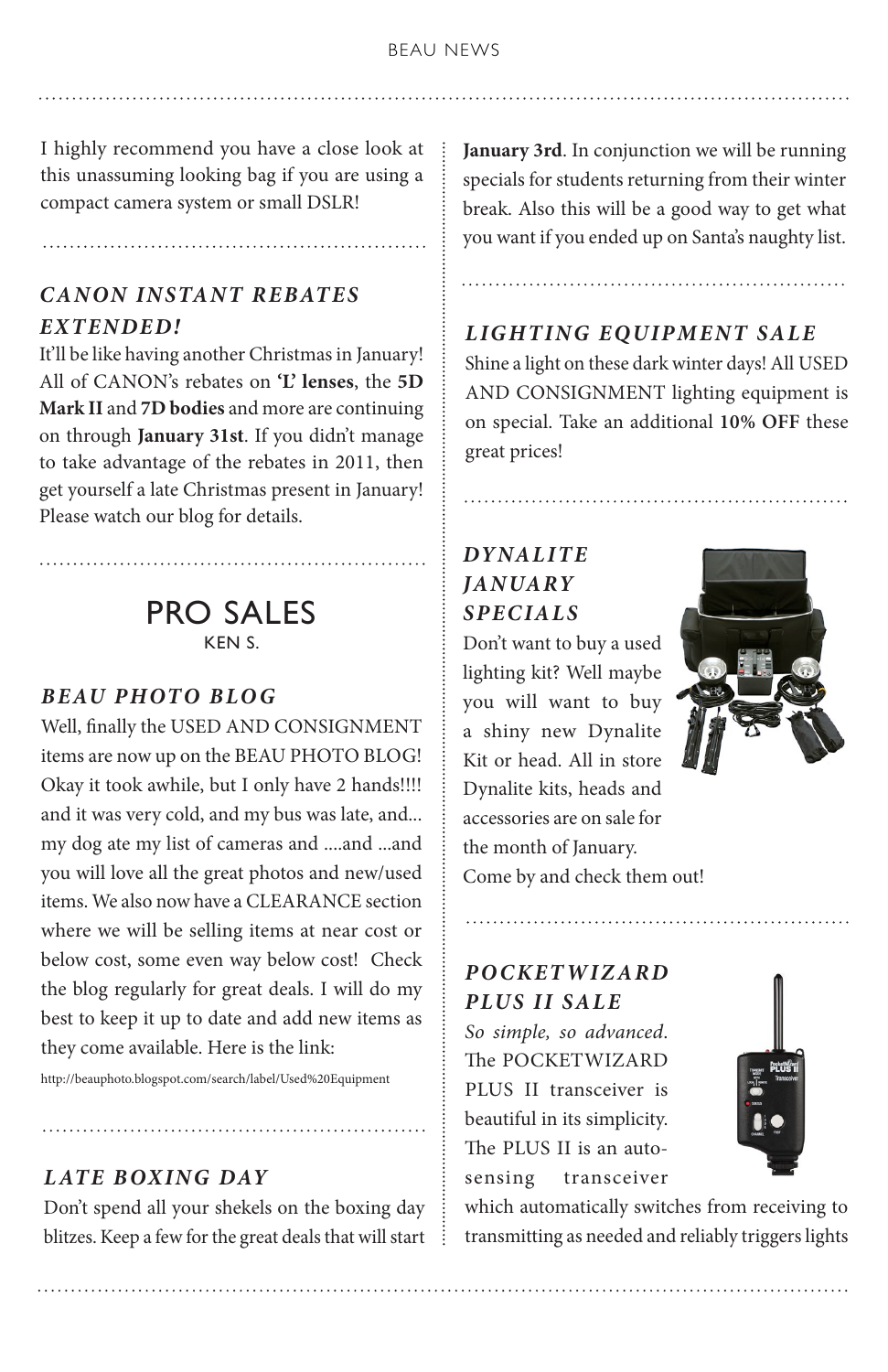and/or cameras up to 1600 feet away.

 Utilizing advanced digital technology, four 16-bit channels are available for selective firing of lights or remote cameras. Images can be captured at up to 12 frames-per-second, faster then any current DSLR. Ultra-fast microprocessors allow for top sync speeds of 1/250th-second for focalplane shutters and 1/500th for leaf shutters.

 These radio transmitters have been the industry standard for years and are the most consistent around.

*Reg. \$198.95* **Sale \$169.95**

## RENTALS JASON K.

Another year is almost up and it has been a busy one. We are seeing more people interested in renting equipment every year here at Beau and we're trying hard to keep up with the requests and new products that everyone wants to try out. Our wishes for the new year include some more accessories for DSLR video, new lenses and some long awaited camera bodies that you've all been waiting to test out. Stay tuned to see what arrives! It has been fun to see everyone throughout the year and we really appreciate you coming in and supporting us. Happy Holidays and best wishes for the new year - good luck to all in keeping with any new years resolutions you may have made! Whatever your plans for the new year are, give yourself a chance to do some photography for fun, *capiche?*

**ACCESSORIES** MACIEJ W.



#### *Happy New Year!*

2012 is here! Did you get that awesome DSLR you've always wanted? What!? It didn't come with a camera bag? Well, worry no more and come on down to our store to check out some smokin' deals! We still have some THINKTANK bags which are on clearance, and a big selection of TAMRAC bags, small & big! Also, all of our CRUMPLER bags are **20% off**.

 If you're looking for a camera bag but don't want it to look too much like one, you should definitely check out our CRUMPLER selection. These bags are very well made, and with the **'Til Death Do Us Part'** warranty, you have nothing to worry about. We carry a lot of different styles of shoulder bags and backpacks. If you travel a lot, this would be a perfect fit for you. The design of most CRUMPLER backpacks makes it very difficult for anyone to try to break into them and swipe your gear while travelling on a busy subway or bus. As well, the bright interior of the bag makes it easy to find those dark colored camera bits.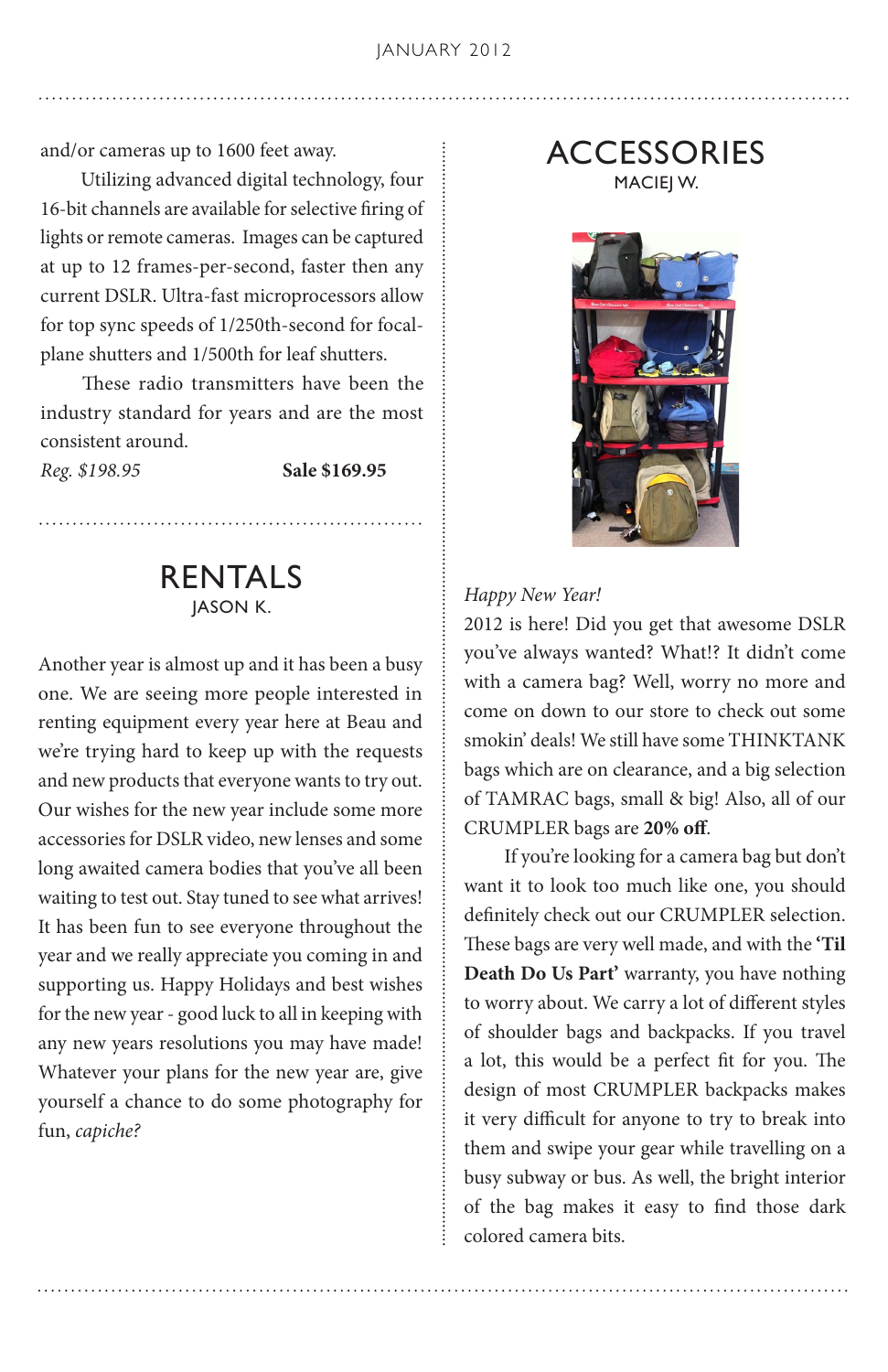Also, check out the digital section for Mike's review on the **Lowepro Classified Sling 180 AW**! We will be ordering this bag as our regular stocking item to expand our *Classified* family.

RENAISSANCE ALBUMS SIMON B.

Happy New Year! Renaissance albums have not yet released the 2012 price list, We expect this to happen during February in time for WPPI Las Vegas.



*SALE! Renai ssance Hud son Range: 15% clearance on in stock albums*

The Hudson album is a premium self-adhesive album that provides you with the finest flushmount look.

**HUDSON 5x7** – 10 page – Black (SMB05/07-10BB) *Reg. \$56.00* **Now \$47.60 HUDSON 8x10** – 10 page- Black (SMB08/10-10BB) *Reg. \$71.00* **Now \$60.35** *While stock lasts!*

## ALBUMS & FOLDERS BARB B.

To those people looking for Spotting dye, I've been assured that the MARSHALL NEUTRAL SPOTTING FLUID is due to be shipped *shortly*. The supply I ordered last May was greatly delayed due to a number of reasons, but apparently they've overcome the obstacles and will be shipping soon. If you've been desperately seeking it, I'll have 2 dozen bottles as soon as they arrive. They've promised to ship by heated carrier so the bottles don't freeze and burst on the way.

 I'm still searching for dulling spray. I had found a supplier and ordered. Unfortunately, the KRYLON manufacturer discontinued the product. So, I continue to search, and I'll let you know soon!

 TAP has let us know they will have a new brochure this year, probably arriving here in late February. Keep an eye on their web site (tap-usa. com) for the updated information.. and please let me know if you would like a copy of the new brochure.

**HOLIDAY HOURS** Beau Photo will be closed at 5pm December 23 and will open again on Tuesday January 3. Have a wonderful holiday!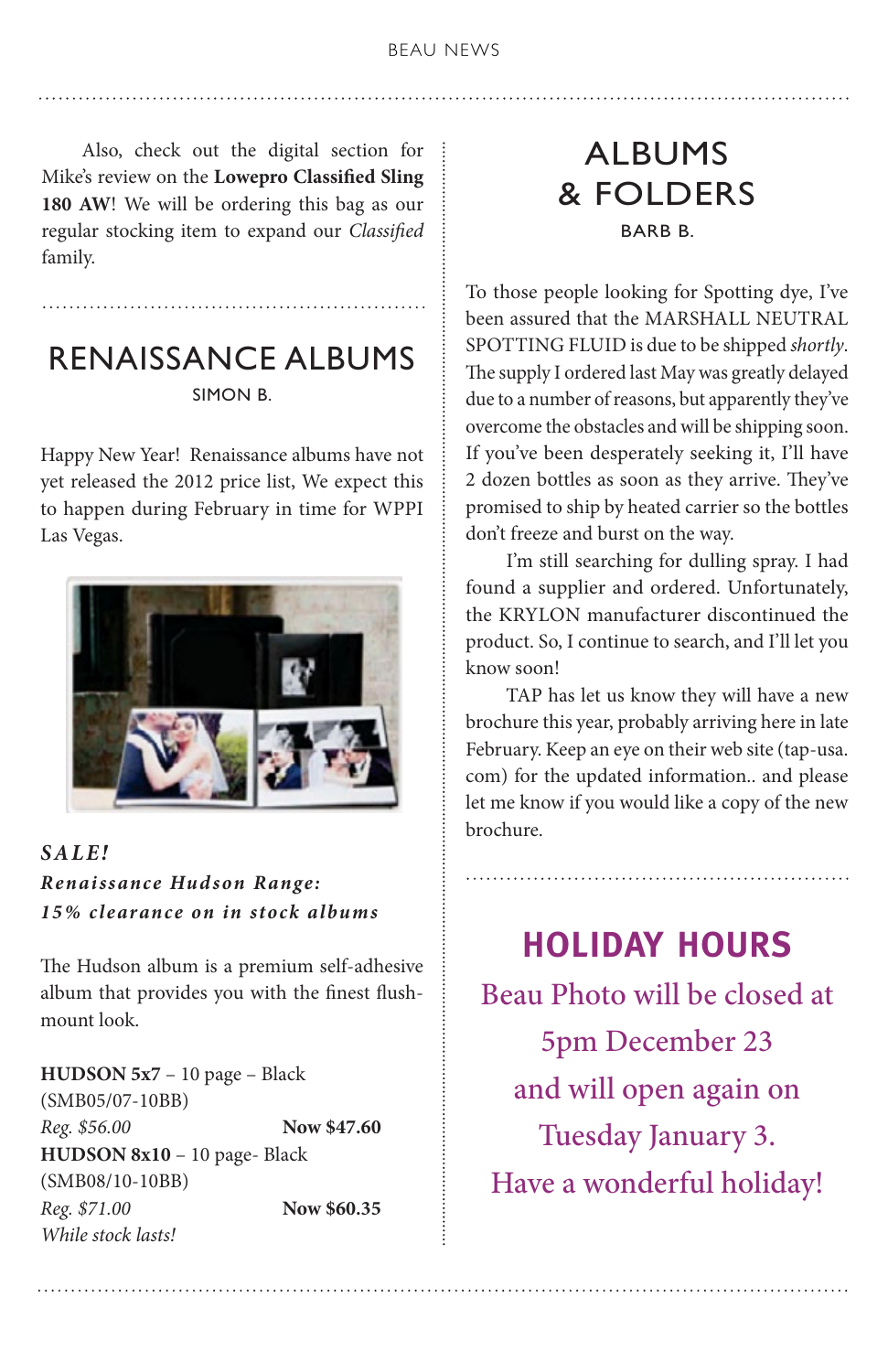## FILM DENNIS H.



## *IMPOSSIBLE PROJECT PARTNER STORE NOW OPEN!*

We are thrilled to announce that we officially became the first Canadian IMPOSSIBLE PROJECT PARTNER STORE. We celebrated the occasion with a workshop by photographer, KATHY KINAKIN. The workshop was a great introduction to the exciting new films being produced by the Impossible Project, and a chance to learn some tips and tricks for achieving the creative results these films are ideal for. The second half of the evening featured workshop attendees as photographers and artists. There were 4 cameras loaded with Silver Shade and Color Shade film shooting out photographs, and a table of water filled trays with lots of Impossible emulsion lifts floating happily along. We were happy to see that most attendees left the workshop with some great images! For future Impossible events and workshops please keep in touch with us on our blog, Facebook, & Twitter.

## - CONTEST!!! -

Sign up to follow our **BEAU PHOTO BLOG** during the Christmas break and you will be automatically entered into a draw to win one of these *great prizes* contributed by each department at Beau:

#### RENTALS

*\$100 Rental Certificate* DIGITAL *Lexar 16gb 400x CF card*  PROSALES *Kata 702 Elements Cover* FILM *Holga 135mm camera* ALBUMS *White Ventura 8x8 20pg album*

*However*, we don't want to you sign up just to win stuff. We believe the blog is a great resource for photographers, from the high end medium format fashion photographer to the creative soul who still wants to manipulate instant film, and everyone in between.

Each department at Beau uses the blog as a quick way to notify clients of upcoming sales, new product announcements, technical reviews, events and more. You may not always have time to read our newsletter but hopefully you can spare a minute to see if that day's posting is of interest to you – chances are very good something in it

will be!

#### *To sign up go to the following link:* http://beauphoto.blogspot.com/

and on the right hand side under SUBCRIBE BY E-MAIL type in your email address, hit submit and you are done! If for some reason the blog isn't what you were hoping for, you can easily unsubscribe, or more importantly, let us know what kind of info you're looking for. The bottom

line is that our staff is here to help you!